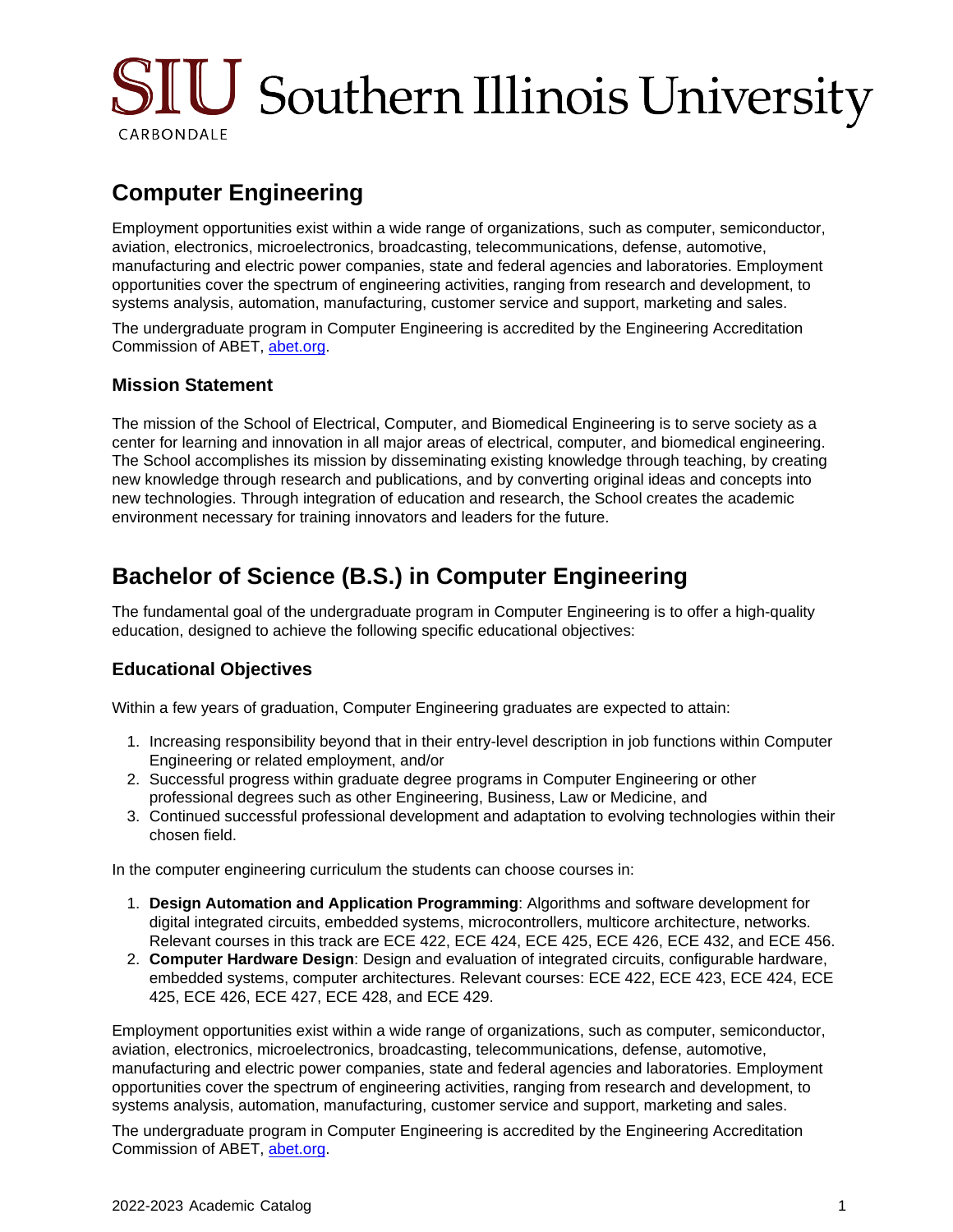| <b>Degree Requirements</b>                                                                                                                                                                               |                | <b>Credit Hours</b> |           |
|----------------------------------------------------------------------------------------------------------------------------------------------------------------------------------------------------------|----------------|---------------------|-----------|
| University Core Curriculum Requirements                                                                                                                                                                  |                |                     | 39        |
| <b>Foundation Skills</b>                                                                                                                                                                                 |                | 13                  |           |
| <b>CMST 101</b>                                                                                                                                                                                          | 3              |                     |           |
| <b>ENGL 101, ENGL 102</b>                                                                                                                                                                                | 6              |                     |           |
| MATH 150 (4)                                                                                                                                                                                             | 3              |                     |           |
| <b>UNIV 101</b>                                                                                                                                                                                          | 1              |                     |           |
| <b>Disciplinary Studies</b>                                                                                                                                                                              |                | 23                  |           |
| <b>Fine Arts</b>                                                                                                                                                                                         | 3              |                     |           |
| <b>BIOL 202</b>                                                                                                                                                                                          | $\overline{2}$ |                     |           |
| Humanities                                                                                                                                                                                               | 6              |                     |           |
| <b>PHYS 205A</b>                                                                                                                                                                                         | 3              |                     |           |
| <b>PHYS 205B</b>                                                                                                                                                                                         | 3              |                     |           |
| Social Science                                                                                                                                                                                           | 6              |                     |           |
| Integrative Studies (Multicultural/Diversity)                                                                                                                                                            |                | 3                   |           |
| Requirements for Computer Engineering Major                                                                                                                                                              |                |                     | $(11)+87$ |
| <b>Basic Science</b>                                                                                                                                                                                     |                | $(8)+6$             |           |
| PHYS 205A, PHYS 205B, PHYS 255A, PHYS 255B                                                                                                                                                               | $(6)+2$        |                     |           |
| <b>BIOL 202</b>                                                                                                                                                                                          | $\overline{2}$ |                     |           |
| Science Elective (with lab) <sup>1</sup>                                                                                                                                                                 | 4              |                     |           |
| <b>Mathematics</b>                                                                                                                                                                                       |                | $(3)+11$            |           |
| MATH 150, MATH 250, MATH 251, MATH 305                                                                                                                                                                   | $(3)+11$       |                     |           |
| ECE Required Courses: ECE 222, ECE 235, ECE 235L,<br>ECE 296, ECE 296L, ECE 315, ECE 321, ECE 321L,<br>ECE 327, ECE 327L, ECE 329, ECE 329L, ECE 345, ECE<br>345L, ECE 355, ECE 355L, ECE 495C, ECE 495D |                | 41                  |           |

## **B.S. Computer Engineering Degree Requirements**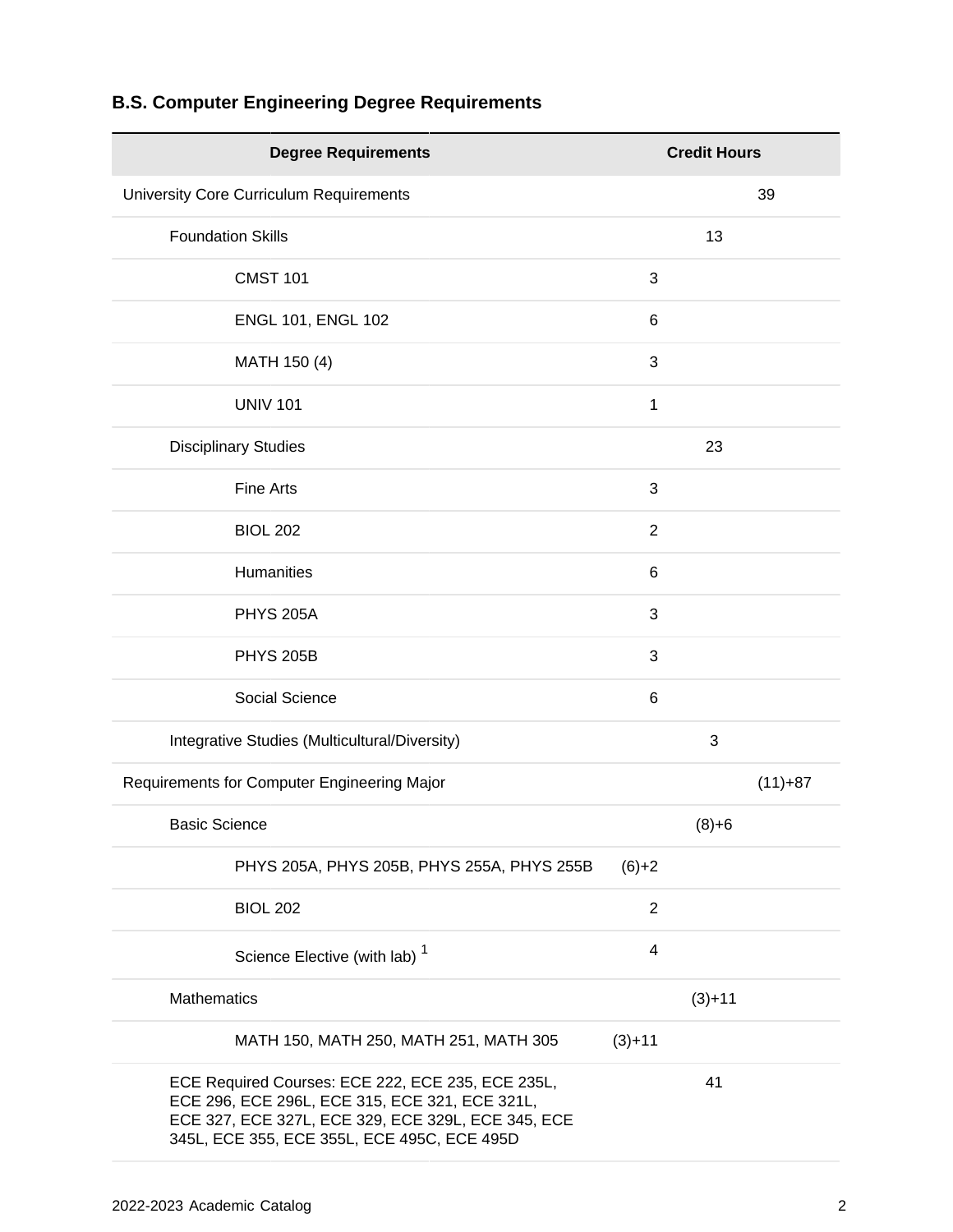| <b>Degree Requirements</b>               | <b>Credit Hours</b> |
|------------------------------------------|---------------------|
| Technical Electives <sup>2</sup>         | 29                  |
| ECE Technical Electives <sup>3</sup>     | 23                  |
| General Technical Electives <sup>4</sup> | 6                   |
| Total                                    | 126                 |

 $1$  For Science Elective choose from biological, chemical, or physical science (CHEM 200 + CHEM 201, PHYS 305 + PHYS 355, PHSL 201 + PHSL 208)

 $^2$  At least 20 hours from the following list: ECE 412-432, two approved CS courses from CS 3XX or 4XX level (except CS 300, CS 393, or CS 493)

 $^3$  Approved by the School. Approved ECE technical electives: ECE 3XX or 4XX level (except ECE 392, ECE 492 & ECE 493)

<sup>4</sup> Approved by the School. Approved General technical electives: ECE 3XX or ECE 4XX level (except ECE 493); CHEM 210; MATH 221, MATH 282, MATH 302, MATH 349, MATH 380, or MATH 4XX level (except MATH 411, MATH 412); CS 3XX or 4XX level (except CS 300, CS 393, or CS 493); ENGR 2XX, ENGR 3XX, 4XX (except ENGR 222, ENGR 296, ENGR 335), ENGR 3XXi (if not already counted toward the student's core requirement); BME 485; IMAE 470A

Students interested in meeting the requirements of both the Electrical Engineering and the Computer Engineering degree programs may ask the advisement office for a guide suggesting how one may complete both in a timely manner.

| <b>Degree Requirements</b>              | <b>Credit Hours</b> |  |  |
|-----------------------------------------|---------------------|--|--|
| University Core Curriculum Requirements | 39                  |  |  |
| <b>Foundation Skills</b>                | 13                  |  |  |
| <b>CMST 101</b>                         | 3                   |  |  |
| ENGL 101, ENGL 102                      | 6                   |  |  |
| MATH 150 (4)                            | 3                   |  |  |
| <b>UNIV 101</b>                         | 1                   |  |  |
| <b>Disciplinary Studies</b>             | 23                  |  |  |
| <b>Fine Arts</b>                        | 3                   |  |  |
| <b>BIOL 202</b>                         | $\overline{2}$      |  |  |

## **B.S. Computer Engineering - Cyber Systems and Security Engineering Specialization Degree Requirements**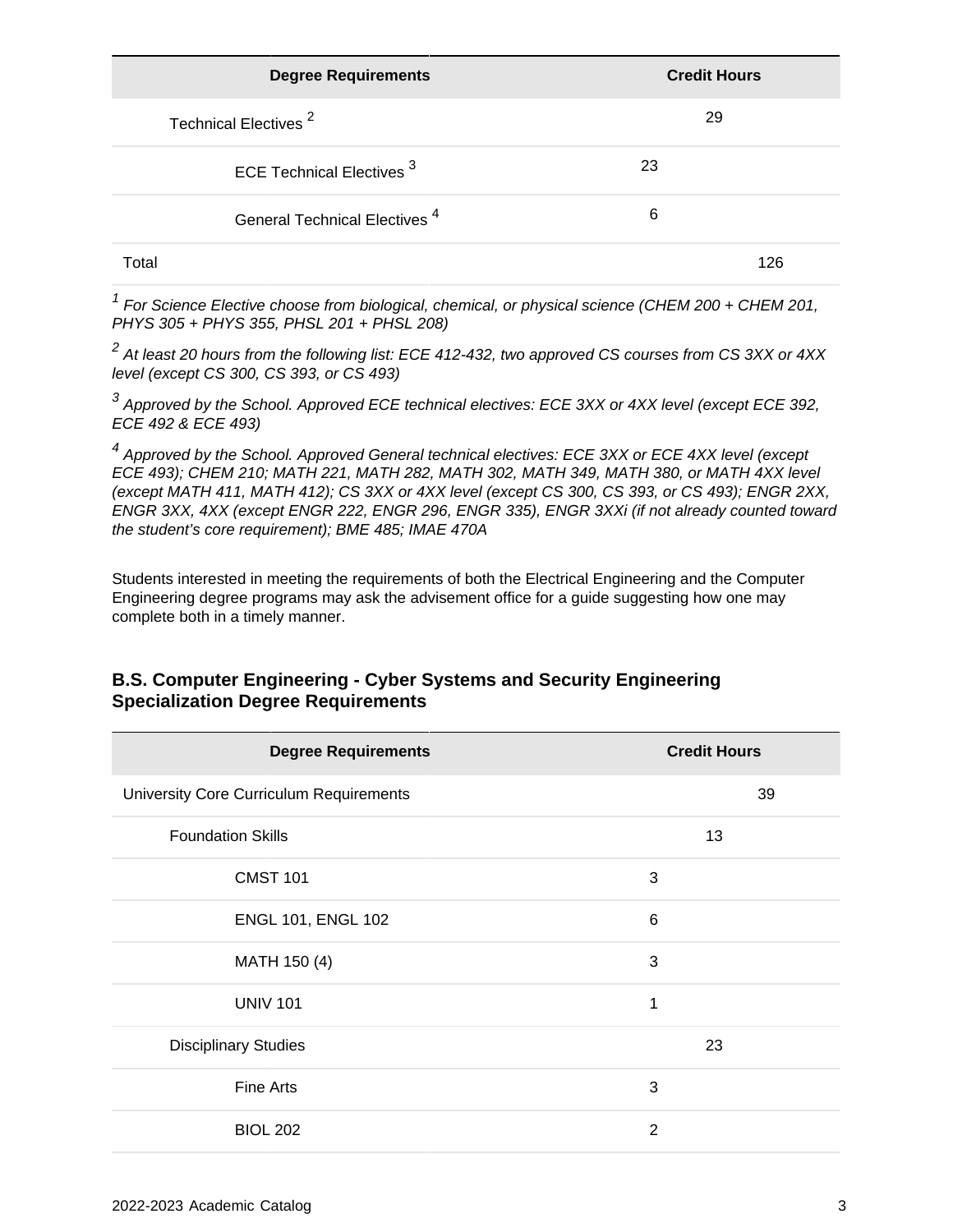| <b>Degree Requirements</b>                                                                                                                                                                               |          | <b>Credit Hours</b> |
|----------------------------------------------------------------------------------------------------------------------------------------------------------------------------------------------------------|----------|---------------------|
| <b>Humanities</b>                                                                                                                                                                                        | 6        |                     |
| <b>PHYS 205A</b>                                                                                                                                                                                         | 3        |                     |
| <b>PHYS 205B</b>                                                                                                                                                                                         | 3        |                     |
| Social Science                                                                                                                                                                                           | 6        |                     |
| Integrative Studies (Multicultural/Diversity)                                                                                                                                                            |          | 3                   |
| Requirements for Computer Engineering Major                                                                                                                                                              |          | 87                  |
| <b>Basic Science</b>                                                                                                                                                                                     |          |                     |
| PHYS 205A, PHYS 205B, PHYS 255A, PHYS 255B                                                                                                                                                               | $(6)+2$  |                     |
| <b>BIOL 202</b>                                                                                                                                                                                          | (2)      |                     |
| Science Elective (with lab) 1 <sup>1</sup>                                                                                                                                                               | 4        |                     |
| <b>Mathematics</b>                                                                                                                                                                                       |          |                     |
| MATH 150, MATH 250, MATH 251, MATH 305                                                                                                                                                                   | $(3)+11$ |                     |
| ECE Required Courses: ECE 222, ECE 235, ECE 235L,<br>ECE 296, ECE 296L, ECE 315, ECE 321, ECE 321L,<br>ECE 327, ECE 327L, ECE 329, ECE 329L, ECE 345, ECE<br>345L, ECE 355, ECE 355L, ECE 495C, ECE 495D |          | 41                  |
| Technical Electives <sup>2</sup>                                                                                                                                                                         |          | 29                  |
| <b>ECE Technical Electives<sup>3</sup></b>                                                                                                                                                               | 23       |                     |
| General Technical Electives <sup>4</sup>                                                                                                                                                                 | 6        |                     |
| Total                                                                                                                                                                                                    |          | 126                 |

 $1$  For Science Elective choose from biological, chemical, or physical science. (CHEM 200 + CHEM 201, PHYS 305 + PHYS 355, PHSL 201 + PHSL 208)

 $^2$  At least 20 hours from the following list: ECE 412-432, two approved CS courses from CS 3XX or 4XX level (except CS 300, CS 393, or CS 493). One of the following courses: ECE 434, CS 410. Only one of those courses will count towards specialization. At least one course from the following list: ECE 418, CS 408, CS 409, ECE 517, ECE 518. At least two courses from the following list: ECE 412, ECE 422, ECE 424, ECE 431, CS 415. At least two courses from the following list: ECE 417, ECE 419, ECE 428, ECE 430, ECE 475, CS 413, ECE 541.

 $^3$  Approved by the Department. Approved ECE technical electives: ECE 3XX or 4XX level (except ECE 392, ECE 492 & ECE 493).

<sup>4</sup> Approved by the Department. Approved General technical electives: ECE 3XX or 4XX level (except ECE 493); CHEM 210; MATH 221, MATH 282, MATH 302, MATH 349, MATH 380, or 4XX level (except